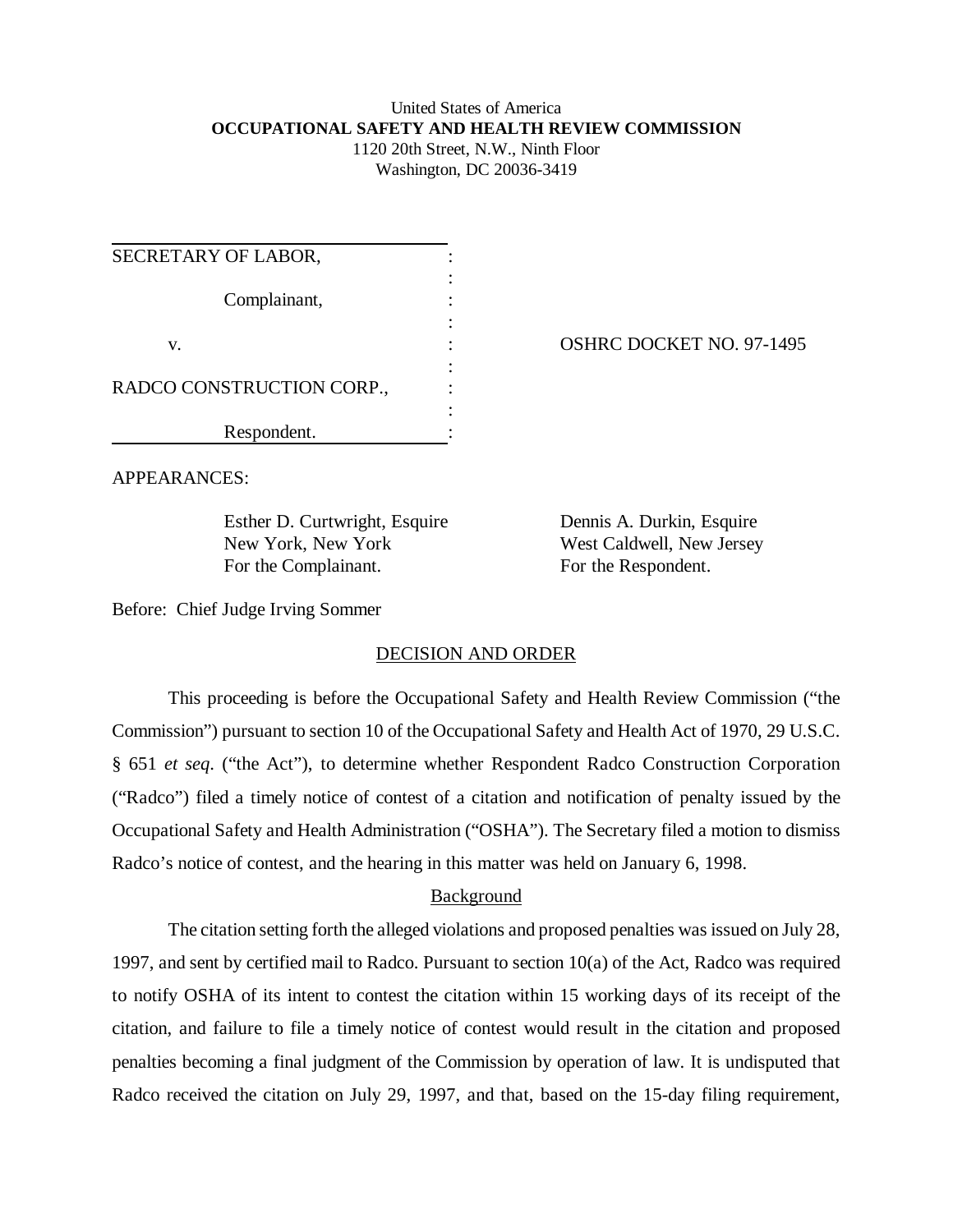Radco's notice of contest had to be postmarked by August 19, 1997. It is also undisputed that Radco filed a letter with the Commission on August 25, 1997, in which it stated it had sent a letter to OSHA on July 29, 1997, that it had been waiting to be contacted for an informal conference, and that it was now "asking for a late informal conference to substitute for the mix-up." Attached to the August 25 letter was a copy of the July 29 letter, in which Radco requested "an informal conference at your earliest convenience" and also asked to be notified of the date and time of the conference. The Secretary contends that OSHA never received the July 29 letter, that the August 25 letter was filed after the notice of contest due date, and that neither letter constituted a notice of contest in any case.

#### Discussion

The record shows that on August 25, 1997, the OSHA compliance officer ("CO") who had inspected the site called Radco to find out if the alleged violations had been abated; Timothy Sias, the Radco representative who was present during the inspection and the closing conference, told the CO that the conditions had been taken care of and asked about having an informal conference, but the CO advised Sias it was too late for such a conference. Sias then called the CO's supervisor, telling him that Radco had requested an informal conference in its July 29, 1997, letter; Sias was informed the letter had not been received, that the period for filing a notice of contest had elapsed, and that Radco would have to write the Commission. (Tr. 12-16; 27-32; 37-49). Sias specifically testified that he had written both the July 29 and the August 25 letters; however, he also testified that he had signed only the August 25 letter, that he had written out and then had a secretary type up the July 29 letter for the signature of his brother, Eric Sias, Radco's vice-president, and that he had no personal knowledge of what was done with the letter after that point. (Tr. 47-49).

The first issue to be addressed is whether Radco filed a timely notice of contest. It is clear from the foregoing that OSHA had no record of having received the July 29 letter, and although Timothy Sias indicated his belief that the letter was sent to OSHA his testimony shows he did not actually know this was the case. (Tr. 49). Further, Radco could have offered additional evidence in this regard, such as the testimony of Eric Sias or the individual who might have faxed or mailed the July 29 letter. Since no such evidence was presented, I conclude that Radco has not established that it sent the July 29 letter to OSHA; accordingly, only the August 25 letter, which was plainly filed after the expiration of the 15-day period, can be considered as a notice of contest in this case.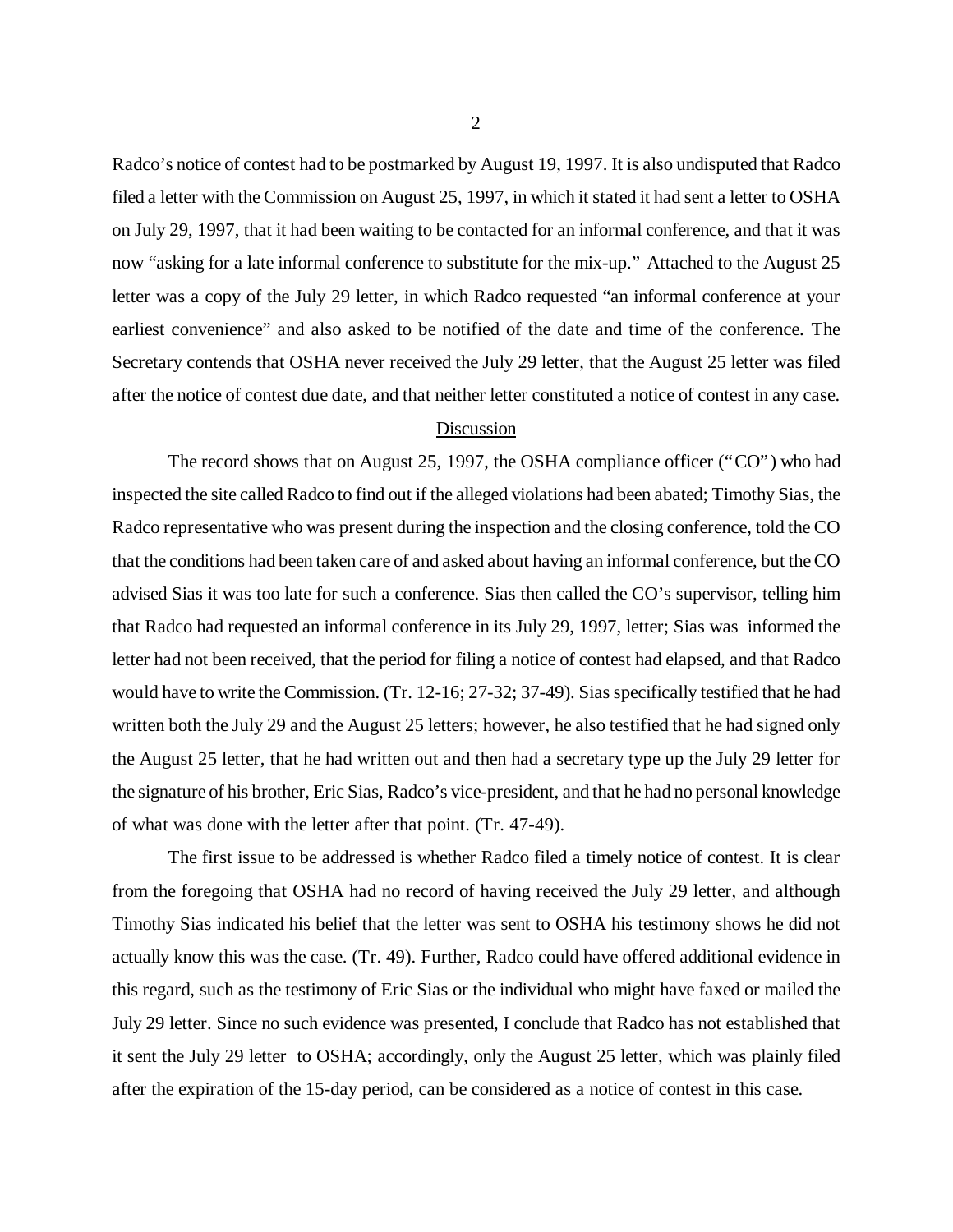An untimely notice of contest may be accepted where the delay in filing was caused by deception on the part of the Secretary or by the Secretary's failure to follow proper procedures. An employer is also entitled to relief under Federal Rule of Civil Procedure 60(b)(1) if it demonstrates that the Commission's final order was entered as a result of "mistake, inadvertence, surprise, or excusable neglect," or under Federal Rule of Civil Procedure 60(b)(6) for mitigating circumstances such as absence, illness, or a disability which would prevent a party from protecting its interests. *See Branciforte Builders, Inc.*, 9 BNA OSHC 2113 (No. 80-1920, 1981). There is no contention and no evidence that the Secretary acted improperly in this matter. To the contrary, the record shows that the CO advised Radco of its rights at the closing conference and that the documents sent to the company with the citation included an invoice/debt collection notice setting out the full amount of the proposed penalties as well as an OSHA 3000 booklet, which advises an employer of its rights and responsibilities after an OSHA inspection. (Tr. 6-16; 20-27). In addition, pages 1 and 2 of the cover letter of the citation issued to Radco include paragraphs that state, respectively, as follows:

You must abate the violations referred to in this Citation by the dates listed and pay the penalties proposed, unless within 15 working days ... from your receipt of this Citation and Notification of Penalty you mail a notice of contest to the U.S. Department of Labor Area Office at the address shown above. Please refer to the enclosed booklet (OSHA 3000) which outlines your rights and responsibilities and which should be read in conjunction with this form.

**Right to Contest** - You have the right to contest this Citation and Notification of Penalty. You may contest all citation items or only individual items. You may also contest proposed penalties and/or abatement dates without contesting the underlying violations. **Unless you inform the Area Director in writing that you intend to contest the citation(s) and/or proposed penalty(ies) within 15 working days after receipt, the citation(s) and the proposed penalty(ies) will become a final order of the Occupational Safety and Health Review Commission and may not be reviewed by any court or agency.**

The Commission has held that the citation "plainly state(s) the requirement to file a notice of contest within the prescribed time period." *Roy Kay, Inc.*, 13 BNA 2021, 2022 (No. 88-1748, 1989). The Commission has also held that neither ignorance of procedural rules nor carelessness or negligence, even by a layman, constitutes "excusable neglect" pursuant to Rule 60(b). *Id*. at 2022; *Keefe Earth Boring Co.*, 14 BNA OSHC 2187, 2192 (No. 88-2521, 1991). Finally, the Commission has held that Rule 60(b) cannot be invoked "to give relief to a party who has chosen a course of